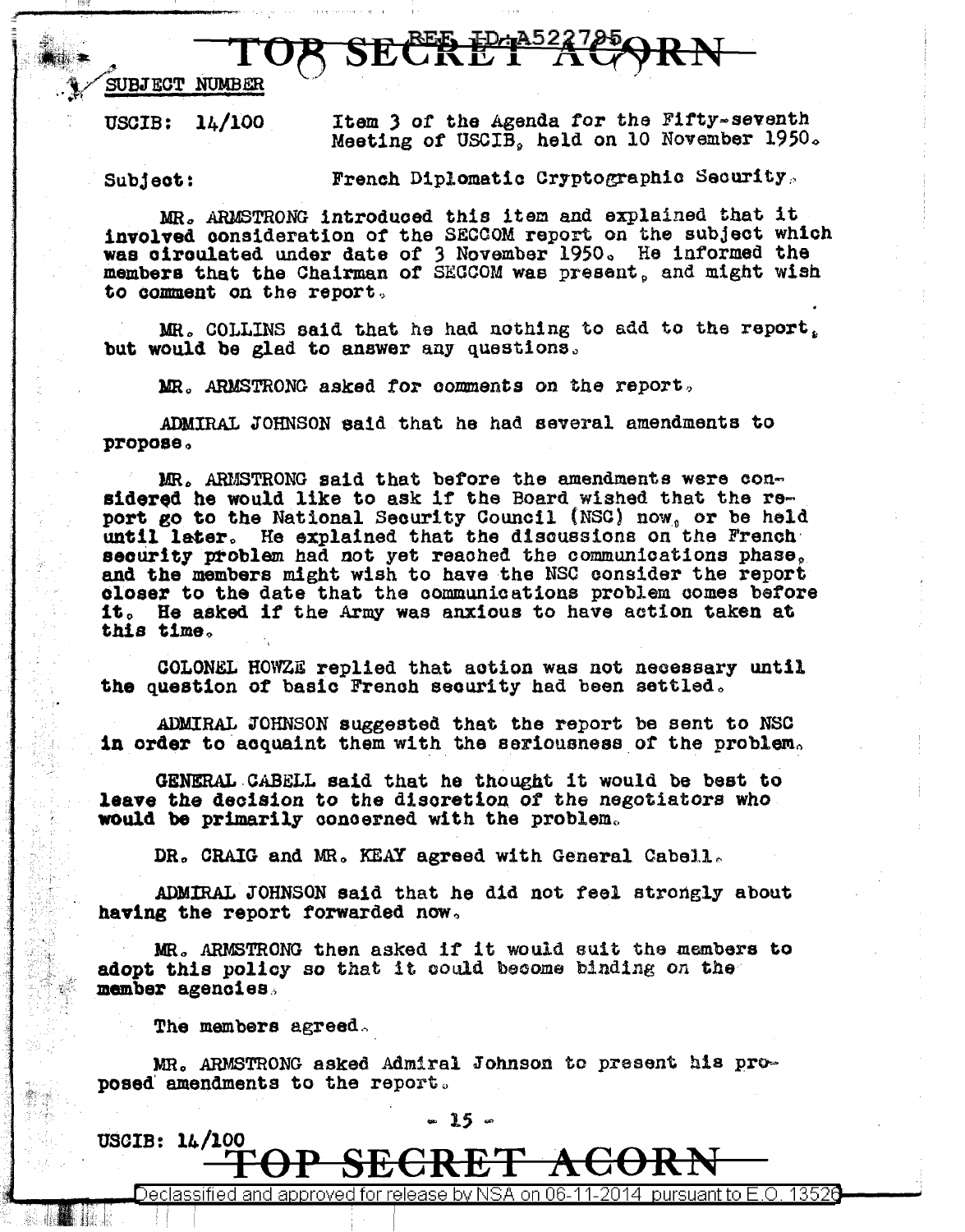OR SECRET AC

#### USCIB:  $14/100$

■ 切り

As a result of Admiral Johnson's proposals and the members' comments thereon, the following amendments to the report were agreed upon:

Page  $1$  - Reverse the order of paragraphs  $\mu$  and 5 **a**, and re-word each to read as follows:

"4. U.S.-French collaboration has become so close as to require, in particular, the improvement of the security of French communications. Such improvement entails an advantage outweighing the/  $ED^{\bullet}3.3(h)(2)$ 

**PL 86-36/50 USC 3605** 

 $"5"$ Because of general French insecurity, the immediate advantages accruing to the security of the U.S. by urging improvement of the security of French Diplomatic traffic are likely to be of limited value."

Tab A, subparagraph la. - Amend subparagraph to read **b**. as follows:

 $n_{\mathbf{A}}$ Take steps to improve French security in general and cryptographic security in particular. Undertake im-<br>provement of French cryptographic security only after there has been established a secure group in the French Government which would enable the U.S. to pass to the French Government without risk of compromise."

Following approval of the above amendments ADMIRAL STONE invited the attention of the members to Paragraph 8, subparagraph b. and read a proposed amendment. He said that he had talked informally with the British on this point - as a result of which he thought the French could be given technical advice on cryptomachinery improvements, but could not be provided with crypto material, except possibly some one-time pads.

MR. ARMSTRONG asked if the members would agree to accept Admiral Stone's proposed revision of 8b.

All members agreed that this paragraph would be changed to read:

> "b. \_ If the provision by the U.S. or U.K. of a crvptographic system for communications proves to be impractical, then use by the French of their own best cryptographic system would be the next most desirable solution "

> > $\approx$  16  $\approx$

 $14/100$ **USCIB:** 

## <del>TOP SECRET ACORN</del>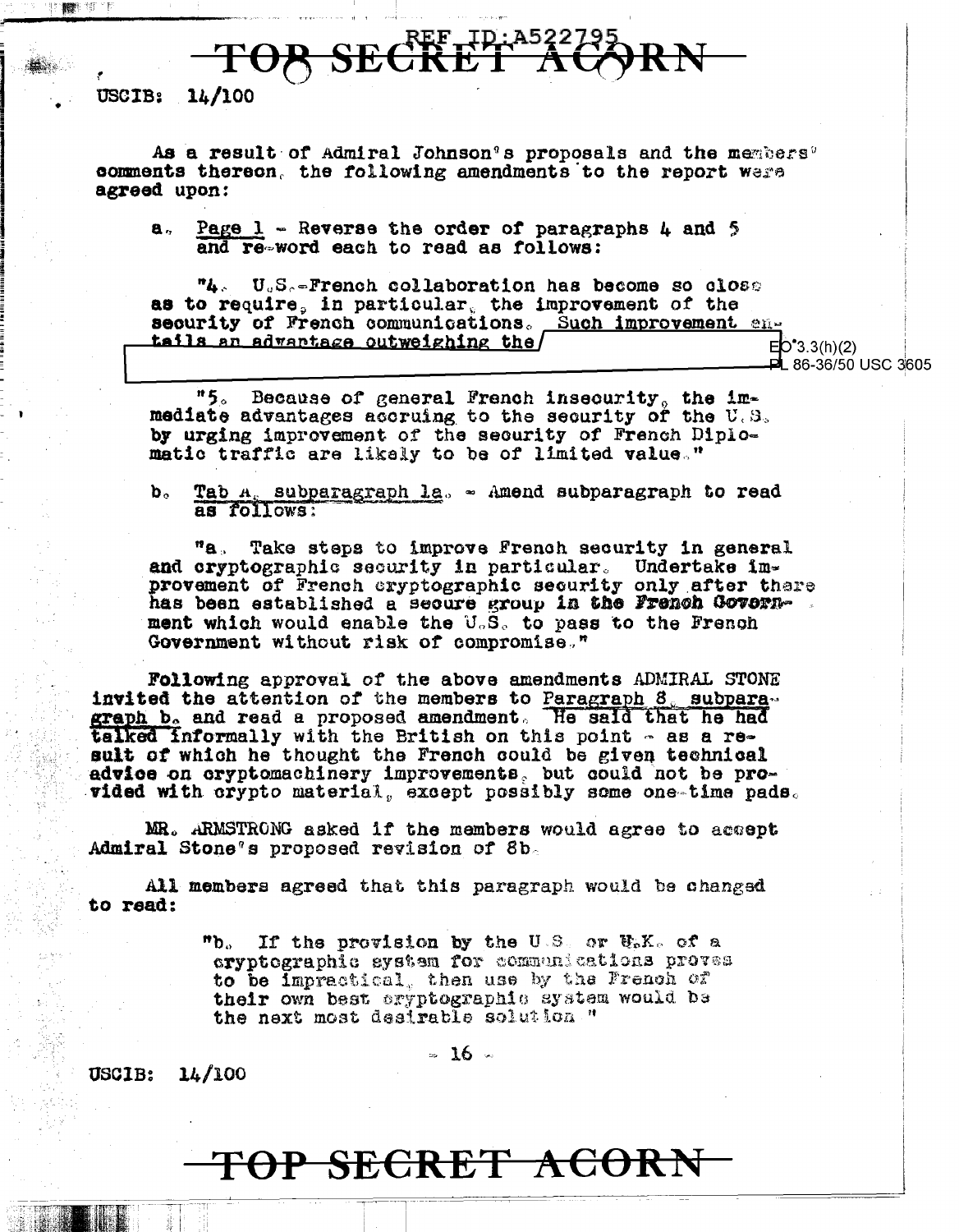OR SECRE

USCIB: 14/100

•

ADMIRAL JOHNSON asked 1r this report should be forwarded to the Seoretary or State and tha Secretary of Defense *tor* · information at this time,,

MR. ARMSTRONG said that he thought such forwarding would be automatic.

ADMIRAL STONE then referred to subparagraph  $8d<sub>o</sub>$  and said that it should include a statement regarding technical assistance by the U.S. and U.K. to the French.

MR. COLLINS, in reply to a question, stated that this statement in the report (8d) meant that the French had the teohn1oal knowledge to know a good system from a bad one but that they had insufficient money and personnel to exploit their knowledge.

ADMIRAL STONE expressed his opinion that without  $U_cS_{\alpha}U_{\alpha}K_o$ teehnioal assistance and advioe, the use by the Franch of their own systems would not necessarily achieve the result we thought desirable,

After a brief discussion the members agreed that subparagraph 8d should be amended to reflect tha general thought expressed by the members at this meeting. It was also agreed that the Coordinator would prepare the appropriate wording for this subparagraph.

DECISION: USCIB accepted the report of the Security Committee as contained in USCIB:  $14/96$ , with amendments as indicated in the above discussion. It was agreed that the decision on the appropriate time for forwarding the report to the National Security Council will be deferred for further action by USCIB, but that this report be furnished now to the State and Defense representatives who will be engaged in detailed negotiations will. at their discretion. forward the report to their euperiors.

This item to be dropped from the agenda.

The full report as revised is as follows:

 $-17$ 

USCIB: 14/100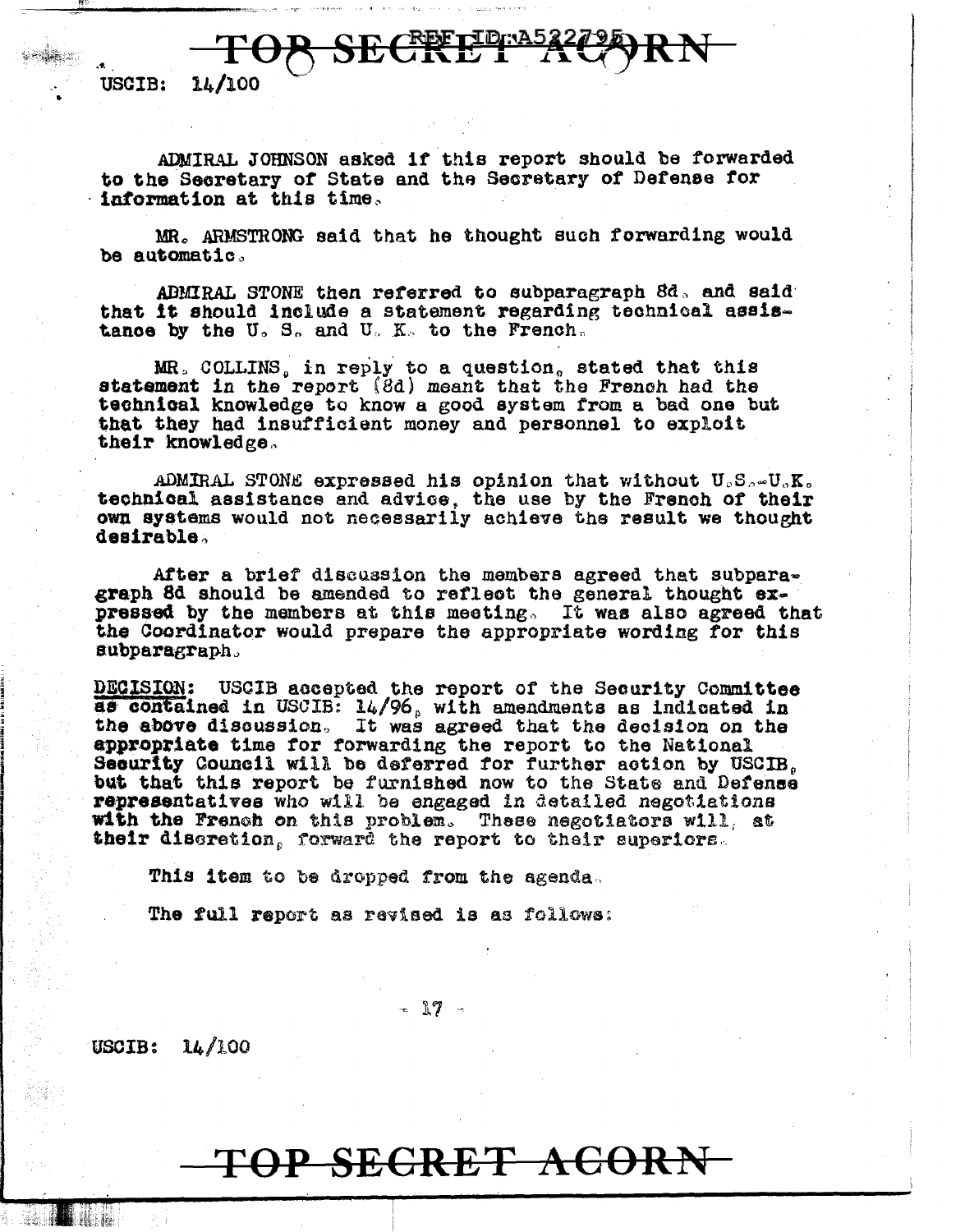### THE POSITION OF THE UNITED STATES REGARDING IMPROVEMENT OF FRENCH DIPLOMATIC CRYPTOGRAPHIC SECURITY

#### PROBLEM

1. To review French diplomatic cryptographic security particularly with a view to establishing pertinent U.S. policy and to provide guidance for the U.S. negotiators in their proposed forthcoming discussions with the French on improvement of French over-all security.

#### **DISCUSSION**

 $2<sub>a</sub>$ See Tab B.

USCIB:

### CONCLUSIONS

3. There are no methods whereby the security of French diplomatic cryptographic communications can be improved effectively

4. U.S.-French collaboration has become so close as to require, in particular, the improvement of the security of **french communications.** Such improvement entails an advantage outweighing the

5. Because of general French insecurity, the immediate advantages accruing to the security of the U.S. by urging improvement of the security of French Diplomatic traffic are likely to be of limited value.

6. Therefore, steps should be taken to improve French diplomatic cryptographic security only as soon as there is established within the French Government a secure group to which the U.S. may pass highly classified information of  $E$ O 3.3(h)(2)<br>combined interest without risk of compromise. No steps pl 86-36/50 USC 3605<br>toward the improvement of French diplomatic cryptographic security should be taken or discussed until this condition has been achieved. However, such steps need not await a total improvement of over-all French security.

7. It is not possible, at present, to determine either (a) the precise approach which should be used to undertake these steps or (b) the degree to which it may be necessary  $to$ 

8. If and when steps are taken to improve French diplomatic security, the following conditions apply:

USCIB: 14/100

- 18 -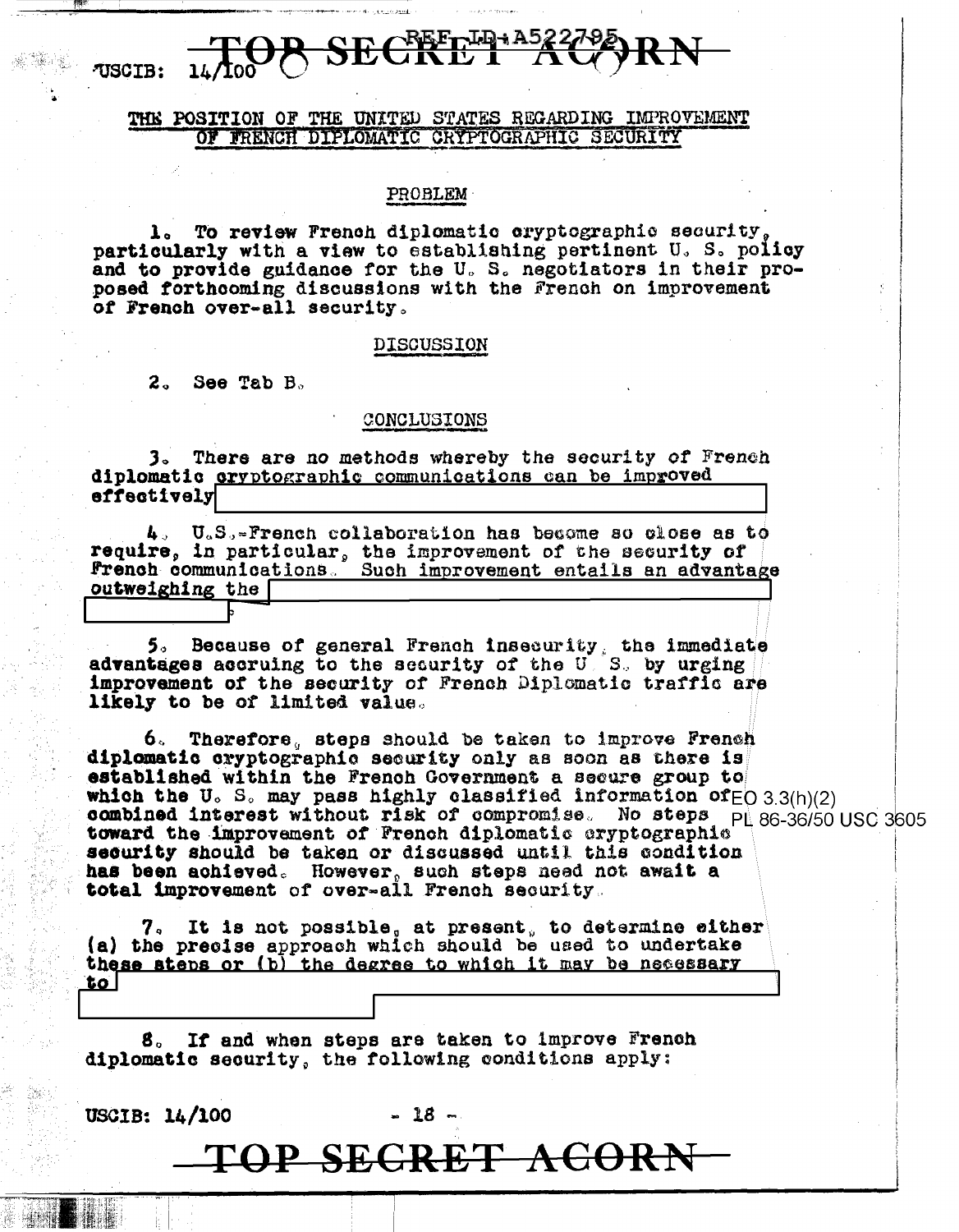分移率 的

### USCIB:  $14/100$

a. Provision by the  $U_5$  S<sub>a</sub> or  $U_6$  K<sub>s</sub> of a oryptographic system for French communications is considered to be the mast desirable solution to this problem.

b. If the provision by the U.S. or U.K. of a cryptographic system for communications proves to be impractical. then use by the French of their own best cryptographic system would be the next most desirable solution.

c. Other methods for solving this problem are not satisfactory.

It is considered that the U.S. or U.K. should afford d. the French technical assistance and advice in connection with any method adopted to improve communications security.

#### RECOMMENDATION

9. That the National Security Council approve the attached Statement of Policy (Tab A).

### $-19-$

14/100 USCIB: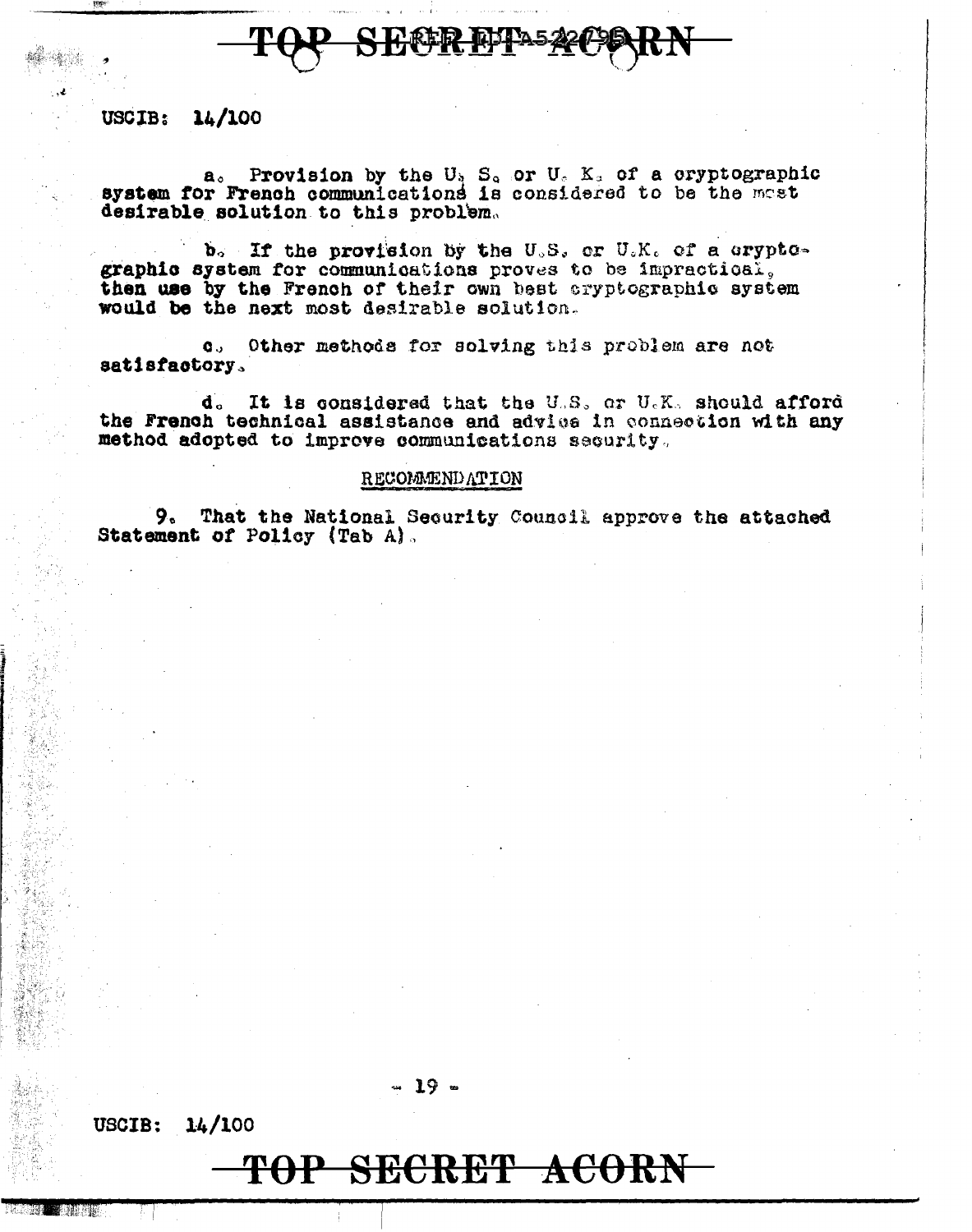### ACORN CRET

14/100 **USCIB:** 

TAB A

### STATEMENT OF POLICY

on

### THE POSITION OF THE UNITED STATES REGARDING IMPROVEMENT OF FRENCH DIPLOMATIC CRYPTOGRAPHIC SECURITY

The United States in discussions with the French on  $\mathbf{1}_{\alpha}$ the improvement of French security should:

Take steps to improve French security in general  $a<sub>o</sub>$ and eryptographic security in particular. Undertake improvement of French cryptographic security only after there has been established a secure group in the French Government which would enable the U.S. to pass to the French Government highly classified information of combined interest without risk of compromise.

Avoid placing the question of French diplomatic b. communications security on the agenda for the first discussion with the French, and on subsequent agenda, until such time as improvement of other security matters had demonstrated that the French have made definite progress toward over-all security.

Postpone, on a "No comment" basis, any discussion  $\mathbf{c}_{\alpha}$ in the event that this problem is raised by the French prior to being placed on the agenda for discussion.

2. This aspect of the general problem of French over-all security will be coordinated with the U.K. prior to any approach to the French concerning improvement of their diplomatic cryptographic security.

3. USCIB is charged with the responsibility:

To designate an official to represent USCIB in  $\mathbf{a}$ . determining, along with U.S. negotators, the most advisable approach to be used and the degree to which it may be necessary  $EO\ 3.3(h)(2)$ to

PL 86-36/50 USC 3605

To develop with appropriate U.K. authorities a b., combined policy affecting this problem.

To determine and advise the U.S. negotiators when  $\mathbf{c}$   $\sim$ there have been established within the French Government those conditions which are prerequisite to U.S. efforts toward the improvement of French diplomatic cryptographic security. Ao such efforts shall be made by the negotiators without the advice and concurrence of the USCIB representative.

USCIB: 14/100 20 ∝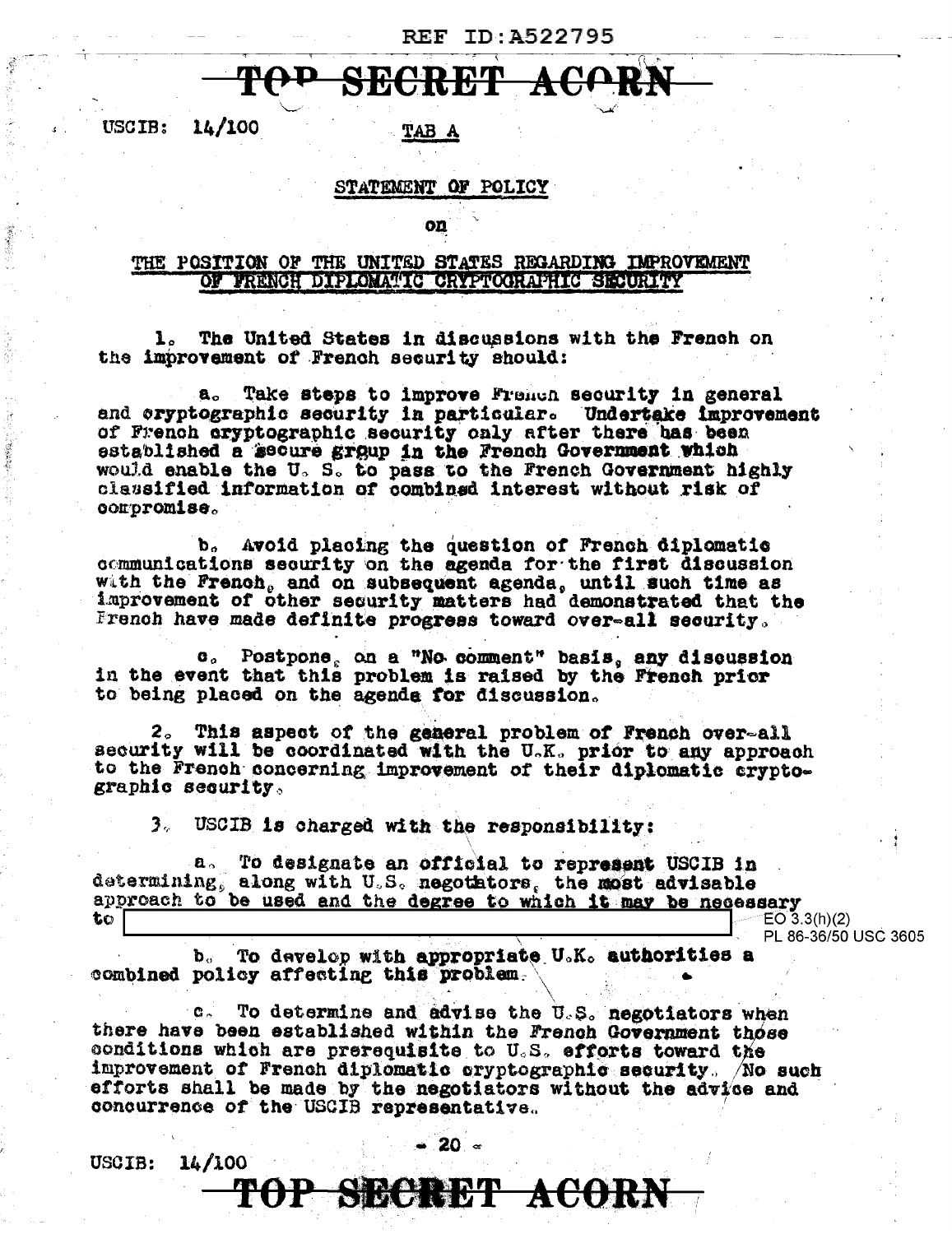14/100 **USCIB:** 

### TAB B

<del>TUV SECR</del>

### DISCUSSION

1. The threat to U.S. security which derives from the insecurity of French communications has been a matter of deep concern to the United States for some time past.

a. In August 1948, USCIB considered this problem and submitted a split report for decision by the National Security Council. No action toward the improvement of French cryptographic security was taken at that time.

In September 1949, USCIB, on behalf of the U.S.  $\mathbf{b}_\alpha$ Government, accepted a British proposal that a British cryptographic device be provided to all NATO governments for use as part of the COSMIC system. This device was adopted by NATO.

c. Recently the problem of French cryptographic security has become increasingly critical. As the scope of U.S.-U.K.-French collaboration has been extended, the French Minister of Defense has approached U.S. and U.K. representatives with regard to improvement of over-all French security. Hence a re-study by USCIB of the cryptographic aspects of French security is indicated.

2. Any consideration of French cryptographic security must involve the questions of whether it would be advisable to take action toward the improvement of French communications security practices and procedures, and if so, the nature and scope of corrective measures to this end.

3. Studies conducted by intelligence agencies of the United States indicate that French government departments and agencies are penetrated extensively by the Communists and, therefore, their present over-all security is very poor. **It** would thus appear that the improvement of cryptographic security at this time, without an accompanying improvement in other  $E(0.3.3(h)/2)$ security aspects, would have limited value. PL 86-36/50 USC 3605

measures should be addressed toward either (a) the exclusion of U.S. information from French diplomatic communications or (b) improvement of French diplomatic cryptographic security. Inasmuch as the U.S. cannot completely control French dissemination of U.S. information, it is clear that optimum corrective

USCIB:  $14/100$ 

 $-21-$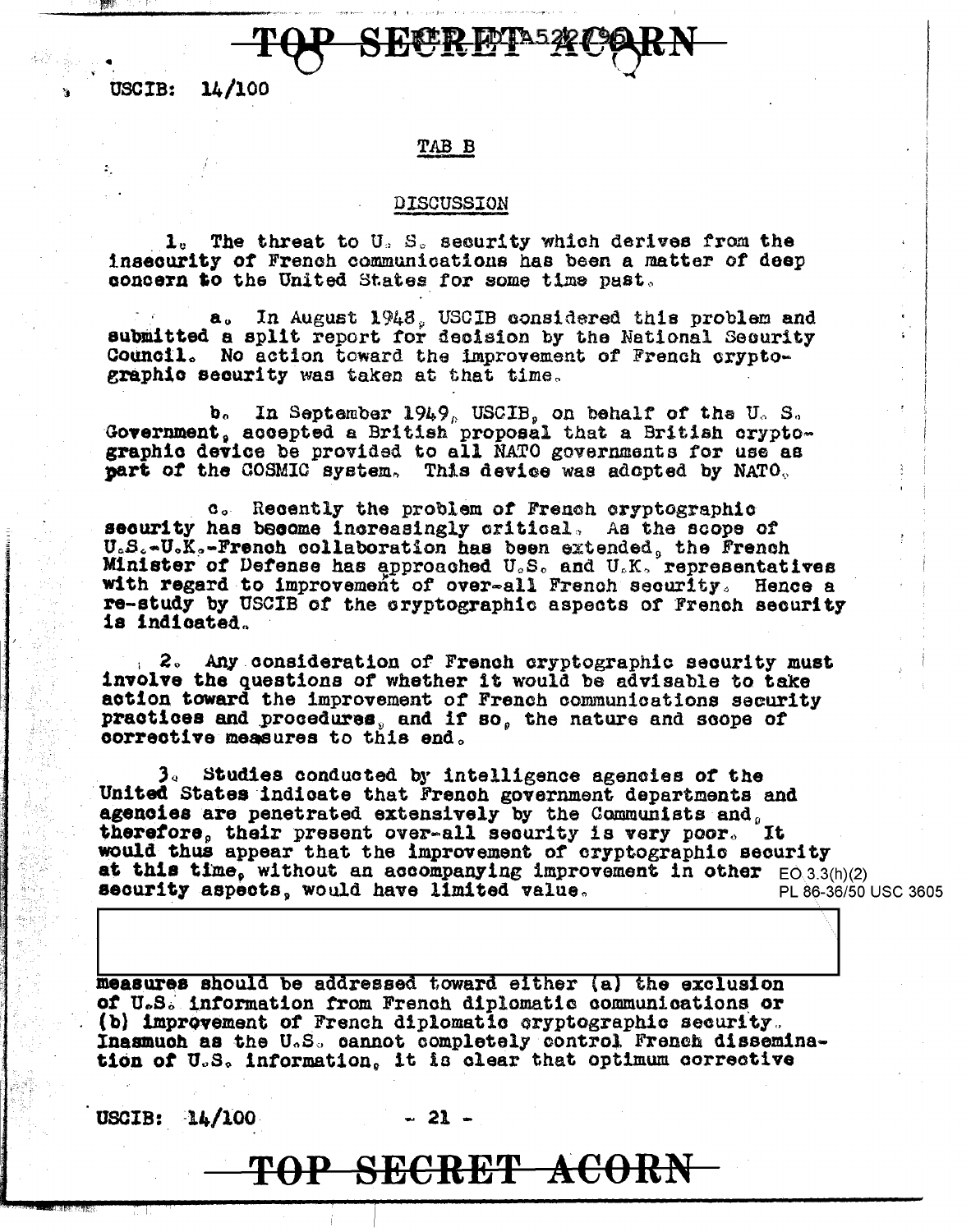# TOP SECRET ACORN

#### $14/100$ USCTB:

 $EQ$  3.3(h)(2) measures must include an improvement in French diplomatic. PL 86-36/50 USC 3605 cryptographic security. Therefore, this study has been directed toward this end.

Nevertheless, early steps looking toward this improvement would entail advantage through the development of secure communications practices within the French Government. Good cryptographic security is not a condition which can be imposed all at once. The physical machinery involved might be provided and distributed in a very short time, but the intangible factors, such as training, technical skill (in both use and maintenance), security awareness, and smooth cooperation among widely scattered operating elements, constitute a structure which requires a great deal of time to build.

8. Ultimately the improvement of French cryptographic security may be necessary on all communication links to avoid leaks through retransmission to other offices or lower echelons in poor cryptographic systems, but some advantage will accrue from progressive improvement commencing with specific links carrying important information of combined interest.

9. Assuming that a decision is ultimately made to proceed with the improvement of French cryptographic security. four possible methods exist whereby this improvement of French communications security may be undertaken:

The establishment of combined cryptocenters for the  $\mathbf{a}_p$ reencipherment of all U.S., U.K., and French traffic passing in-<br>formation of a combined interest. This system envisages the initial encipherment of the traffic of each nation in the cryptographic systems of that nation.

USCIB: 14/100  $-22$   $-$